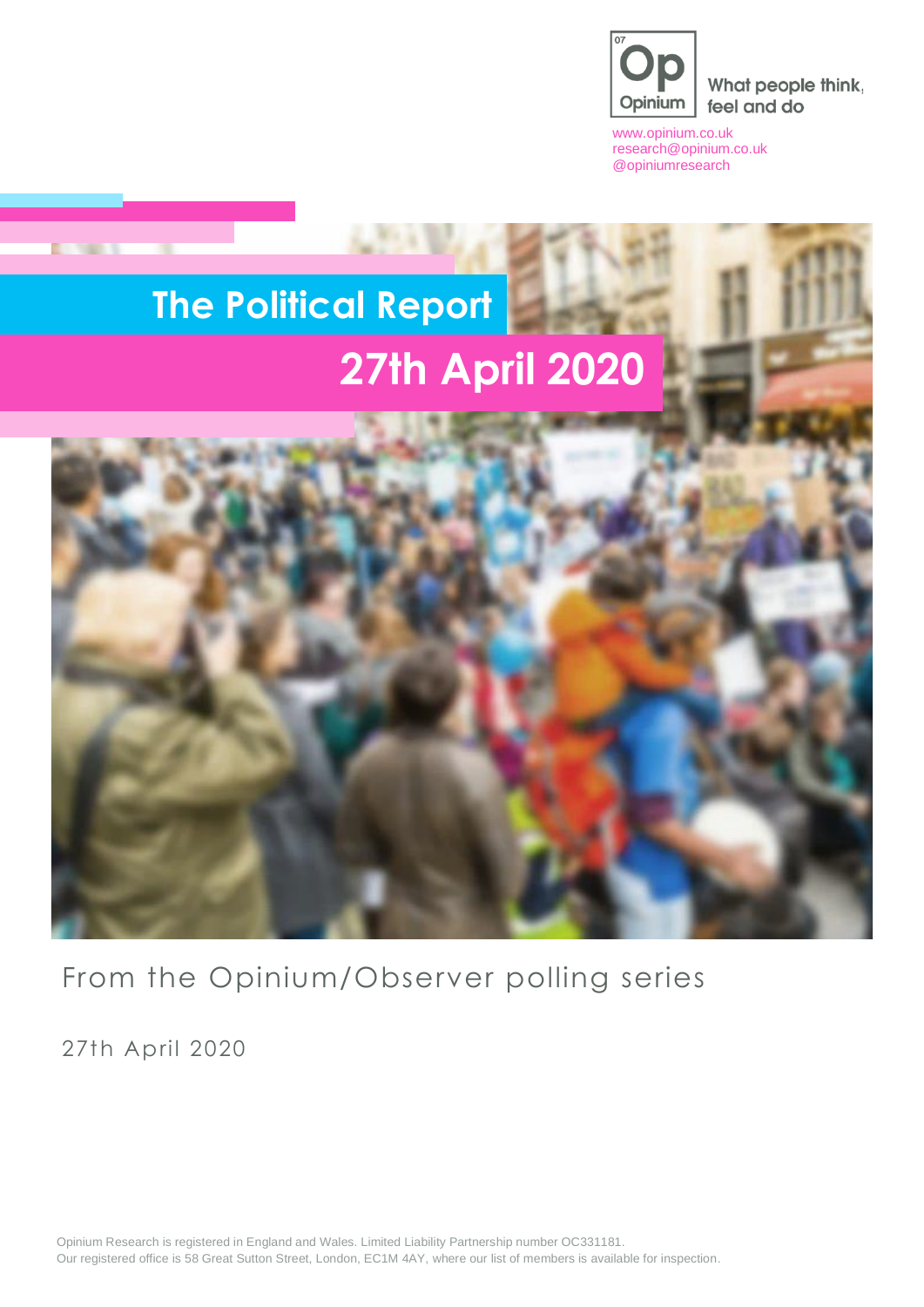

### One-minute takeaway

- Approval for Government handling of the Coronavirus crisis falls for the third week in a row to the lowest level since  $12^{th}$  March (47%)
- 60% disapprove of government handling of access to PPE equipment for NHS staff and essential workers
- Half (55%) of Scottish adults approve of the Scottish Government's handling of **Coronavirus**
- Approval for the way the NHS has handled the pandemic sits at 87% whilst approval for care home providers handling of the outbreak sits at 67%
- 31% think the government has handled the situation as well as any past government possibly could have, while 26% think the government has handled things worse than other past governments would have done
- Sunak and Johnson have the highest approval ratings out of leading Conservative politicians for the ways they have handled their role in the outbreak, Patel meanwhile is more polarising
- The vast majority (79%) of the public are following lockdown instructions as strictly as ever, although some have started to bend the rules a bit if it won't harm anyone
- The public are resoundingly against any places being re-opened on the 8th of May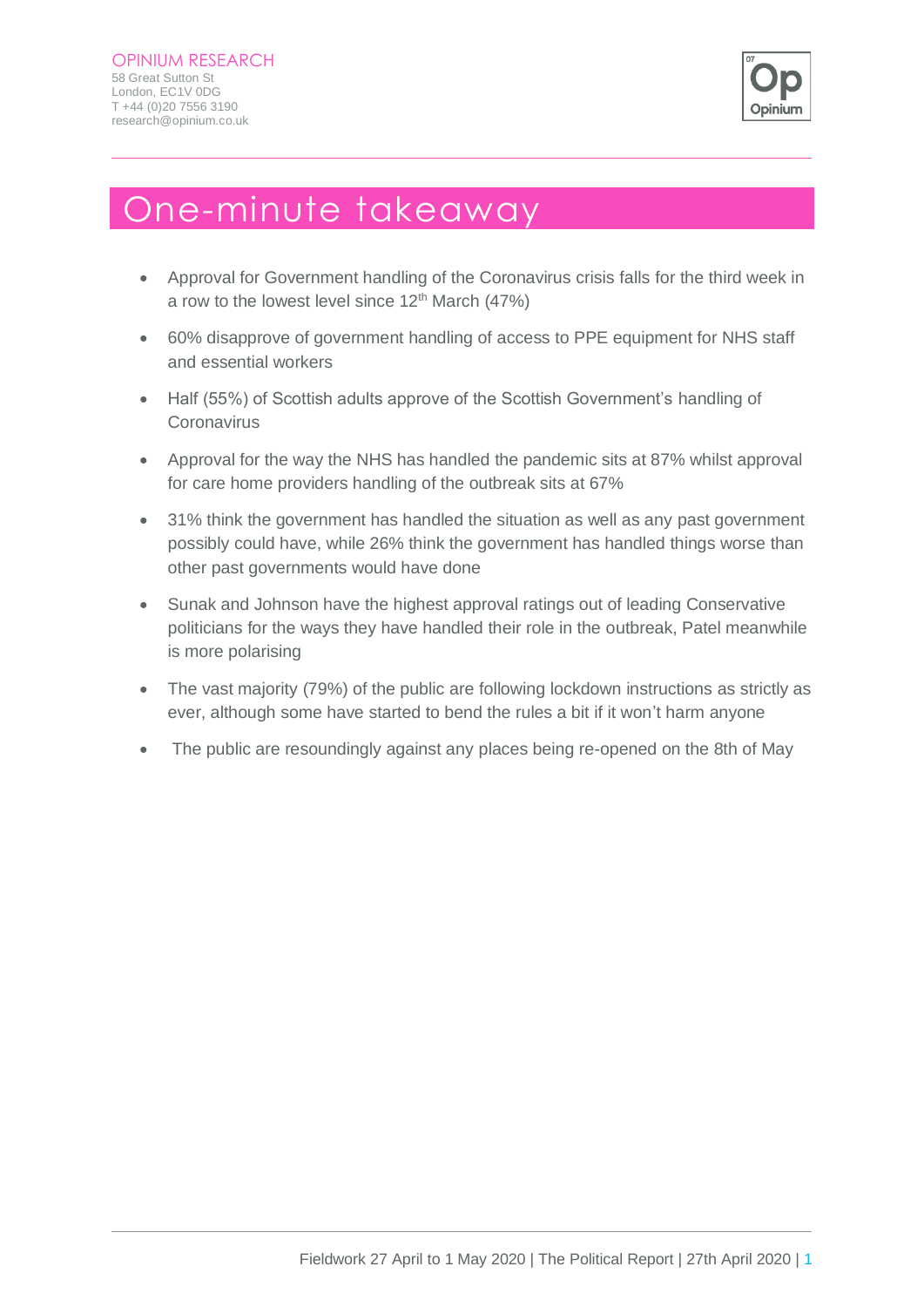

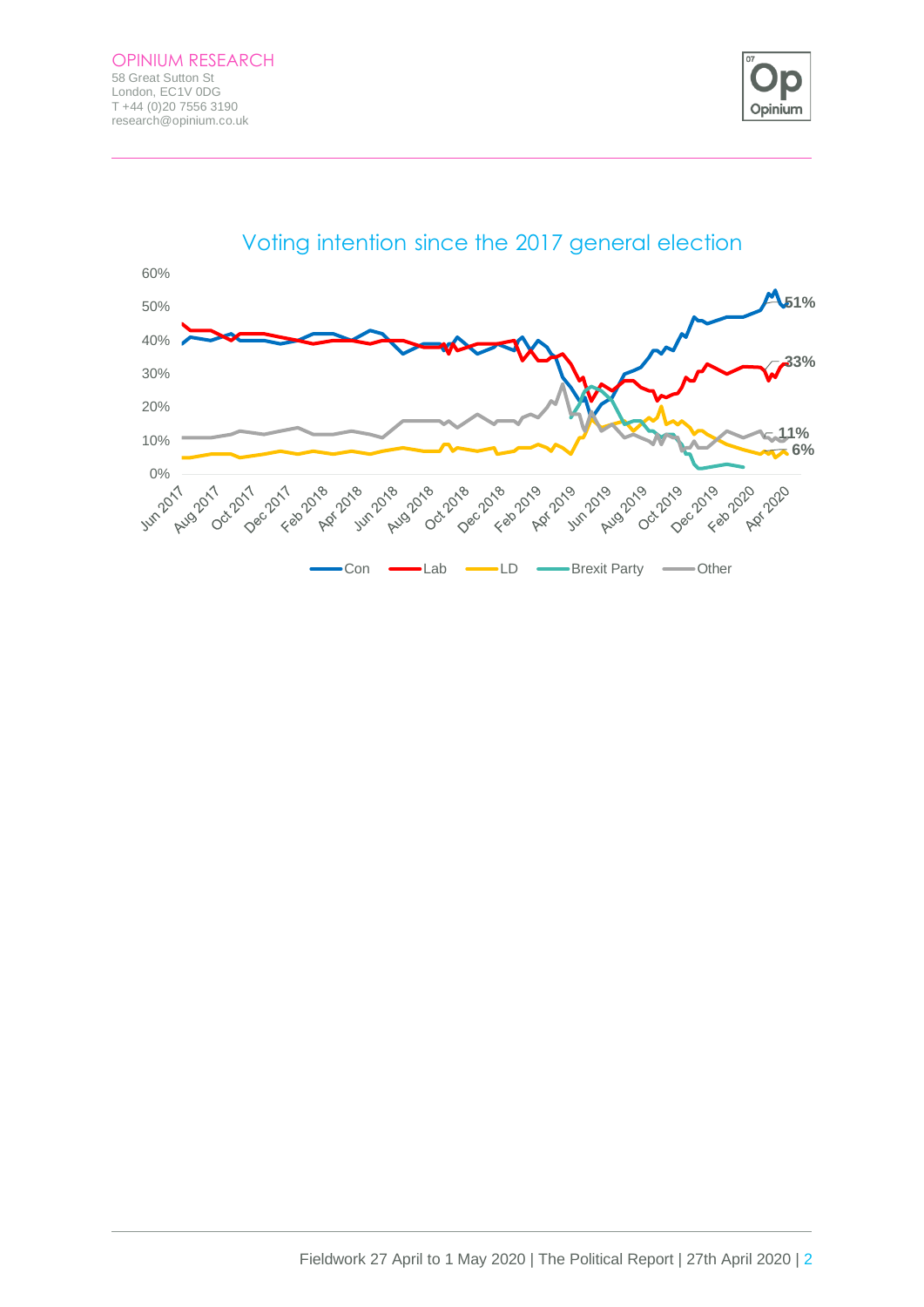

### The government's crisis response

### Fall in approval of the government's handling of the crisis

For the third week in a row, approval ratings for the government's handling of the Coronavirus crisis, to its lowest level in 7 weeks. This week approval of government handling is 47%, while 30% disapprove. This is a drop from a positive net score of +21% down to +13% and is now at its lowest level since 12th March, before the lockdown measures were brought in.



#### **Approval of government's handling of the crisis**

Similarly, confidence in the Government's ability to handle the situation also fell, from +18% last week to +15% this week.

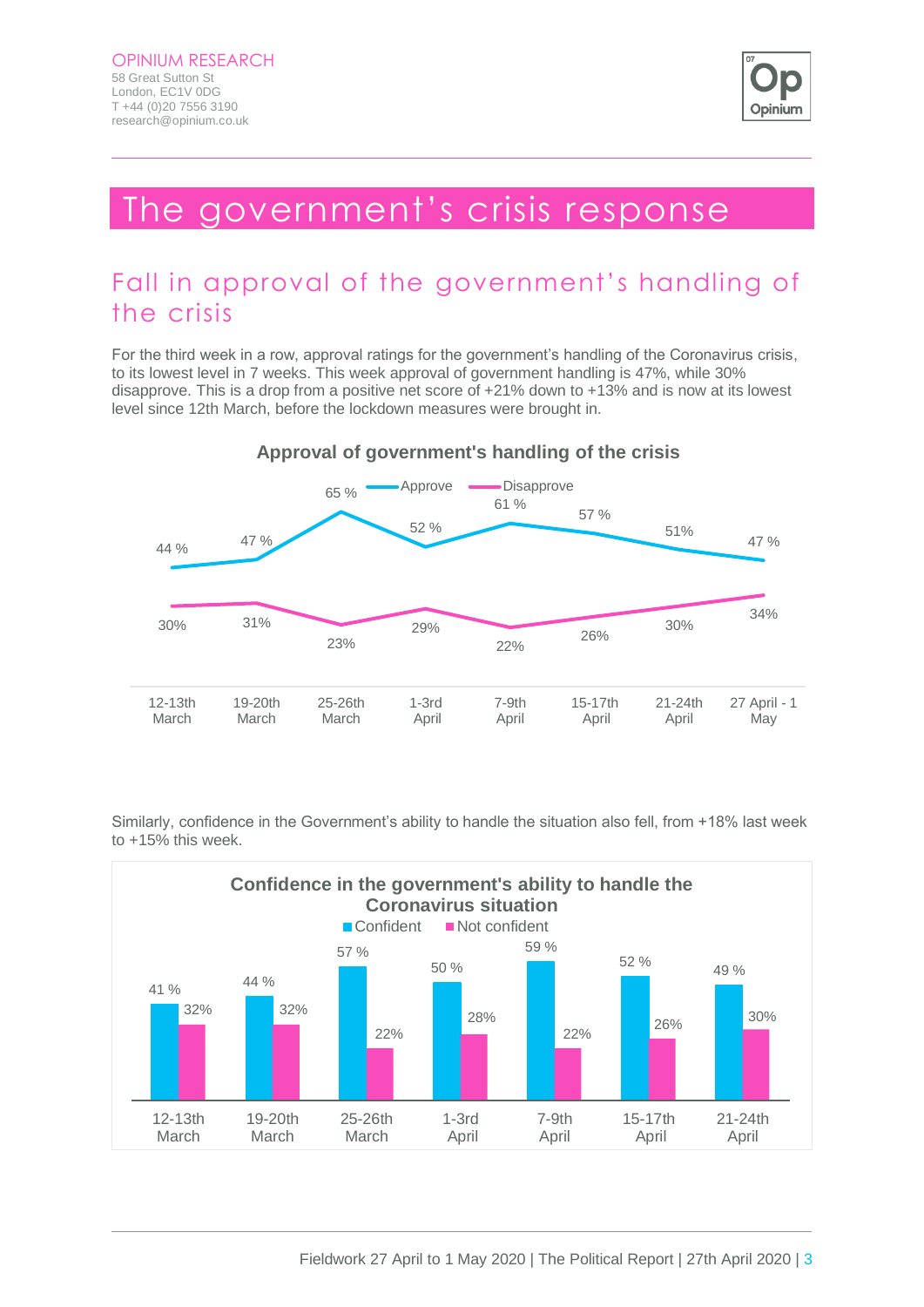

Meanwhile, three in five (60%) disapprove of the Government's handling of access to PPE equipment for NHS staff and essential workers.



We asked respondents to think about this Government (led by Boris Johnson and the Conservatives) specifically vs. other governments Britain has had in the past led by other prime ministers or other parties.

Within this context, three in ten (31%) think the current Government has handled things as well as any government could have, and that no other government would have done things differently. Meanwhile, 31% do think some of the problems currently are the result of decisions this government took which past governments would not have taken, and a further one in four (26%) think the current Government has handled things worse than past governments would have.



#### Support for other British Government's

Half (55%) of Scottish adults approve of the Scottish government's handling of Coronavirus, while 16% disapprove, and among those in Northern Ireland, 43% approve while 25% disapprove of NI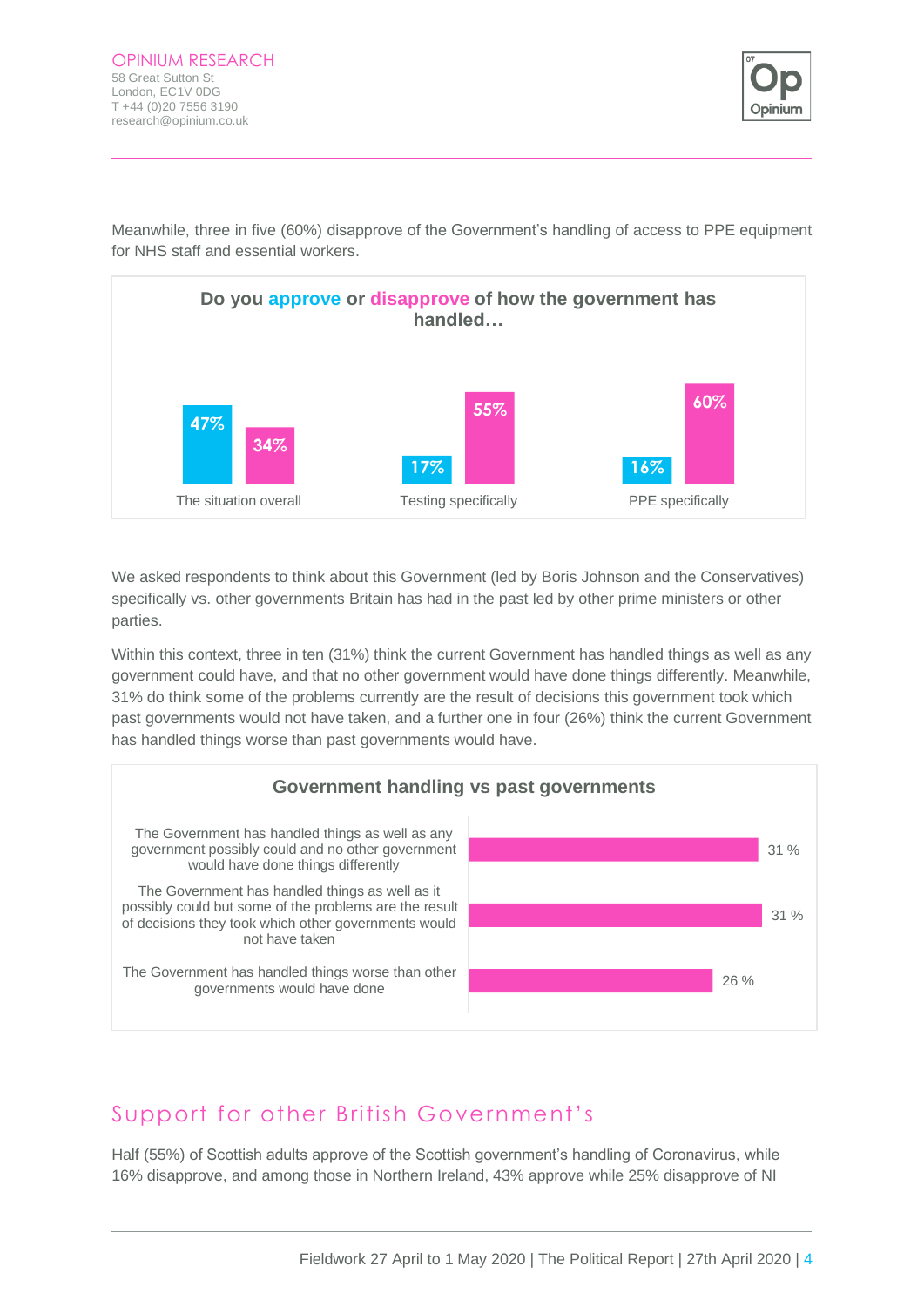

government's handling of Coronavirus. Furthermore, in London 38% approve of Sadiq Khan's actions, while 23% disapprove. In Wales, 29% approve versus 38% who disapprove.

Meanwhile, support for the way the NHS has handled the Coronavirus pandemic is very high (87% approve), and two thirds (67%) approve of the way care home providers have handled the crisis.

#### Approval of leading Conservative politicians handling of their role in this outbreak

Asked more specifically about how leading Conservative politicians have handled their role in the Coronavirus response so far, Sunak and Johnson fare the best. Half (51%) approve of the Chancellor's handing of Coronavirus in his capacity, while 48% approve of Johnson's handling of his role as Prime Minister during this pandemic. Meanwhile, more people disapprove than approve of the way Priti Patel has handled her role during the outbreak, with a third (37%) disapproving.

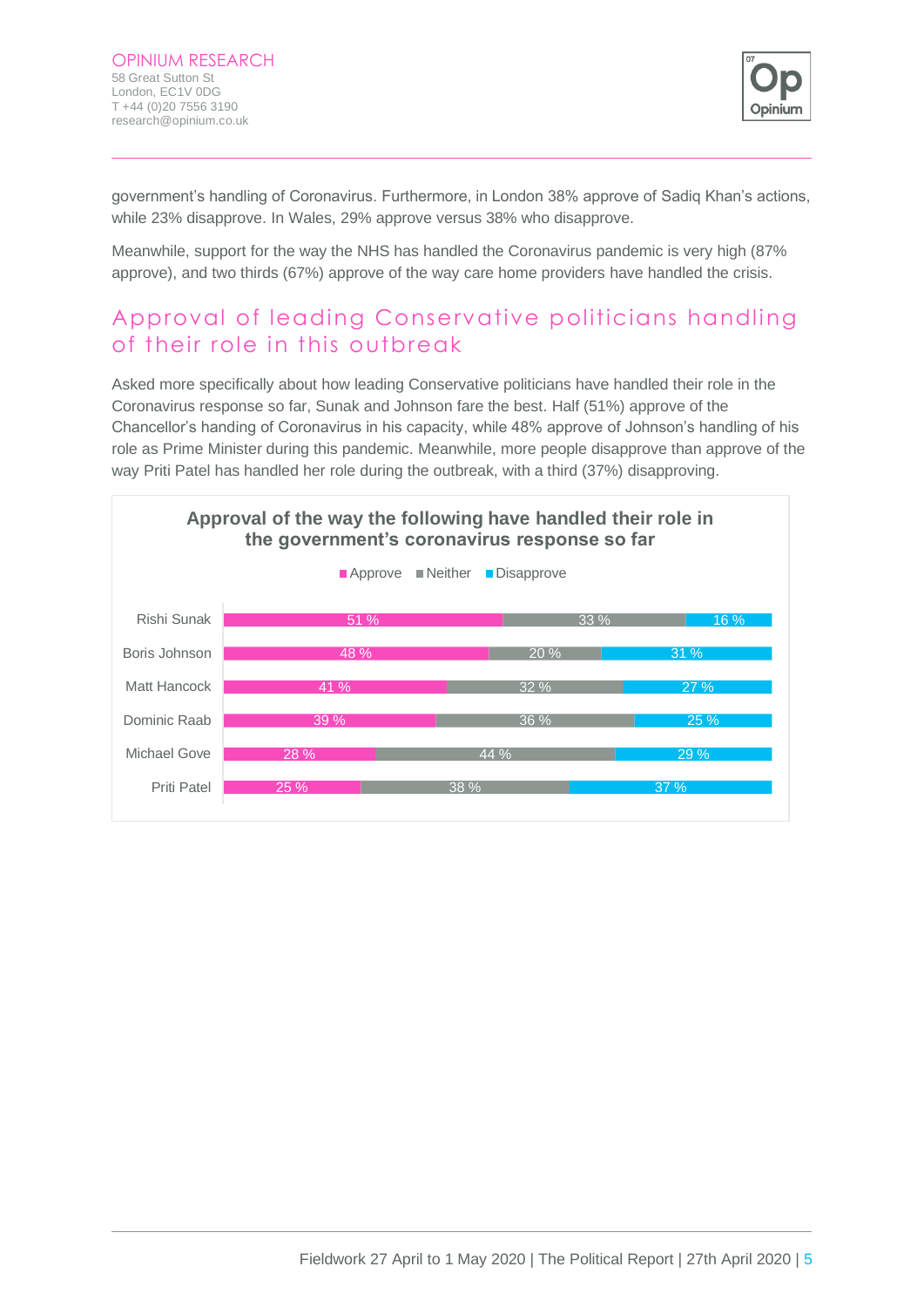

 $25 \%$ 

 $23 \%$ 

 $21 \%$ 

19 % 18 %

### Lockdown

### The majority are sticking to the lockdown rules, although some have started bending the rules

On the whole, the vast majority of the UK public seem to be abiding by lockdown rules quite stringently. Four in five (79%) say they are following the lockdown restrictions and instructions as strictly as they were when they were first introduced. However, 14% say they are starting to be more relaxed about bending the rules slightly now if they don't think it will harm anyone, while 3% say they never followed the rules strictly in the first place.

In terms of the types of ways people admit to bending the rules in the last 5 weeks, a quarter have gone to the shops for non-essentials (23%), while a fifth (21%) have admitted to going out more than once a day for exercise. Meanwhile, 15% have admitted to visiting family they do not live with and 13% have met up with friends and family to go for a walk.



#### **%age who have done any of the following in the last 5 weeks**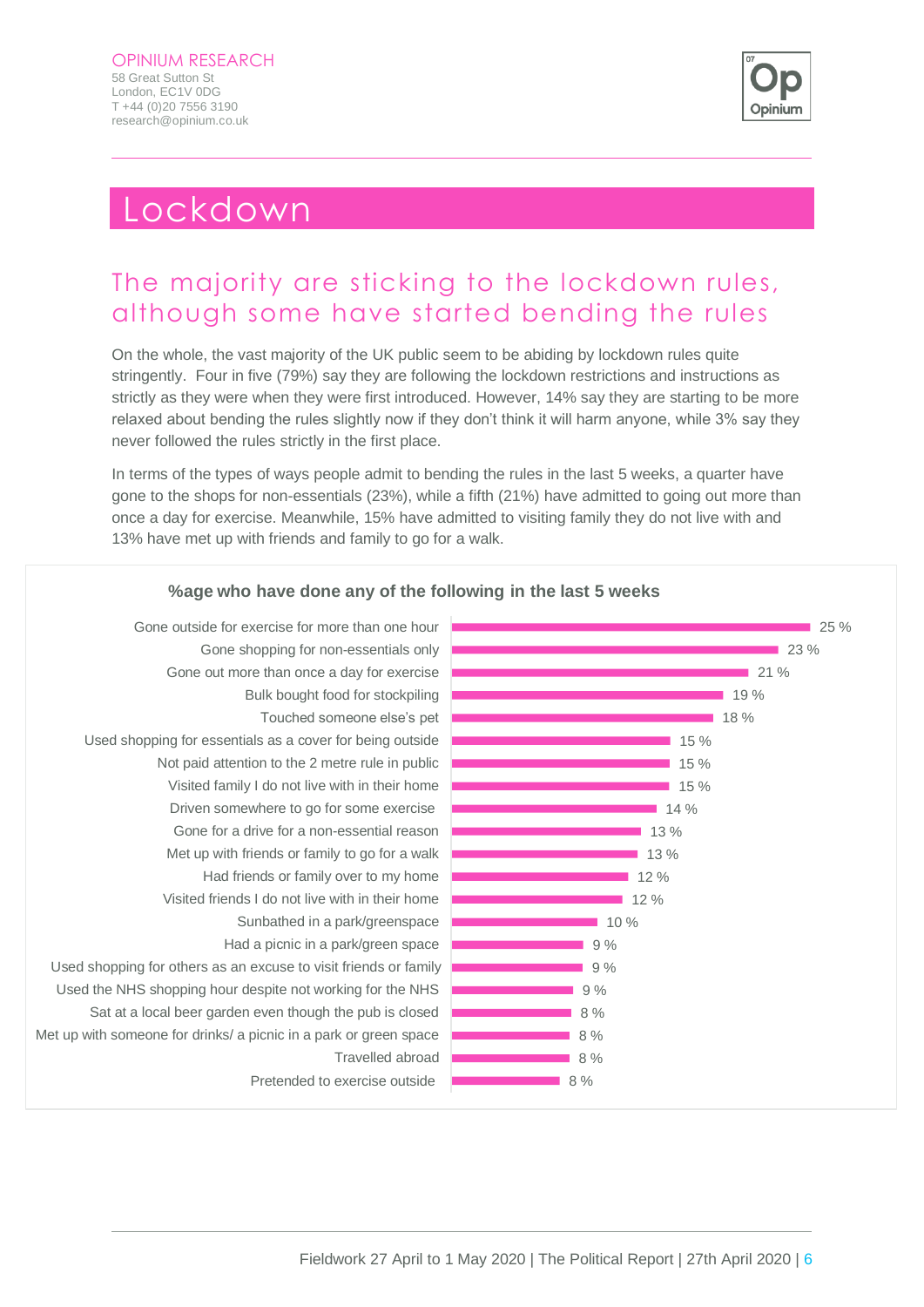

With the next review period for the lockdown coming up next Thursday, the public are resoundingly against any places being re-opened on the 8<sup>th</sup> of May.



**Do you think the conditions have been met to consider re-opening each of these** 

## Headline voting intention

### Conservatives maintain strong lead in the polls

The Conservatives are on half of the GB vote share, on 51%, up 1 point from last week. Meanwhile, Labour remains steady at 33% of the vote.